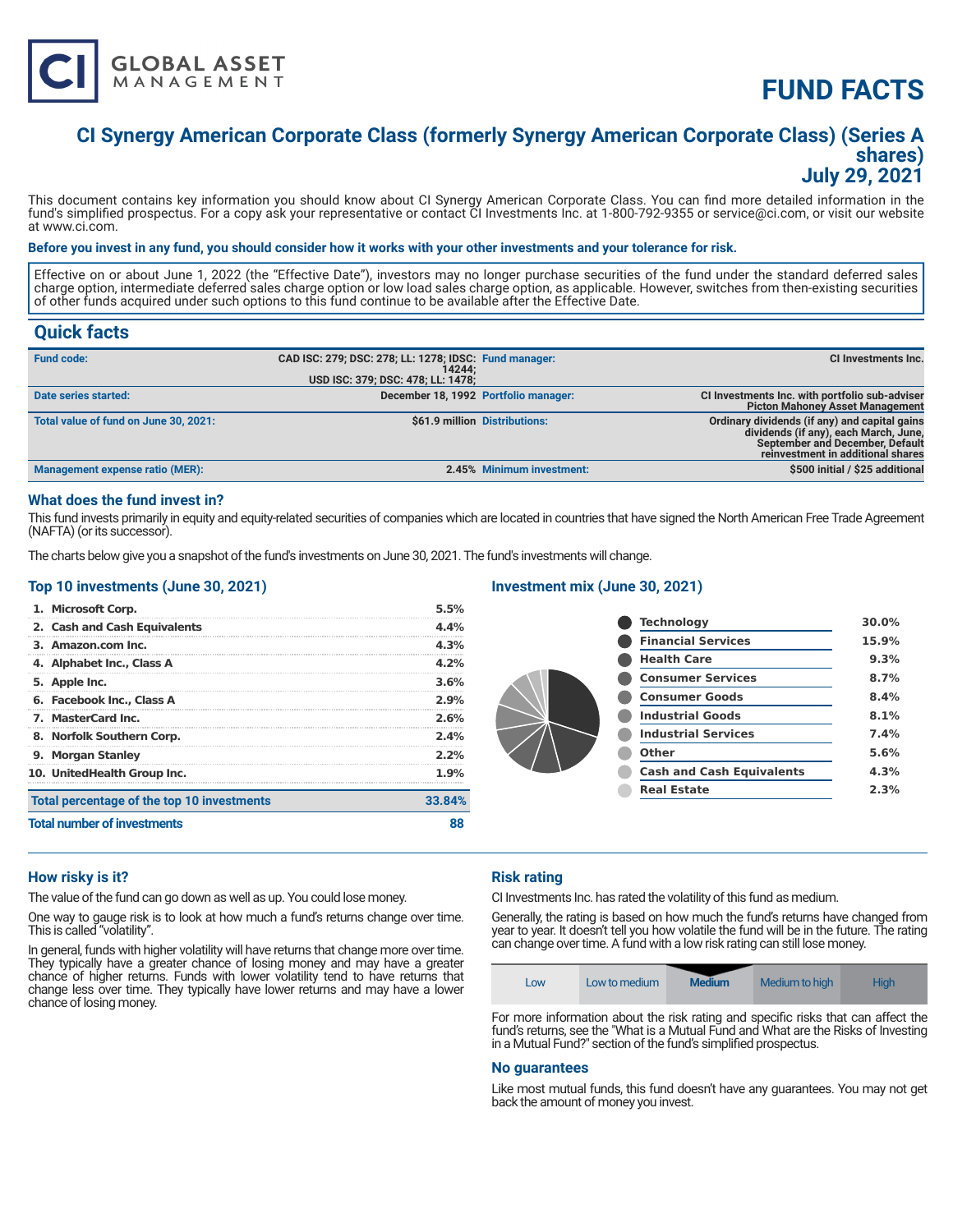# **CI Synergy American Corporate Class (formerly Synergy American Corporate Class) (Series A shares)**

## **How has the fund performed?**

This section tells you how Series A securities of the fund have performed over the past 10 calendar years. Returns are after expenses have been deducted. These expenses reduce the fund's returns.

#### **Year-by-year returns**

This chart shows how Series A securities of the fund performed in each of the past 10 calendar years. This fund series dropped in value in 1 of the last 10 calendar years. The range of returns and change from year to year can help you assess how risky the fund has been in the past. It does not tell you how the fund will perform in the future.



#### **Best and worst 3-month returns**

This table shows the best and worst returns for Series A securities of the fund in a 3- month period over the past 10 calendar years. The best and worst 3-month returns could be higher or lower in the future. Consider how much of a loss you could afford to take in a short period of time.

|                     | <b>Return</b> | 3 months ending | If you invested \$1,000 at the beginning of the period |
|---------------------|---------------|-----------------|--------------------------------------------------------|
| <b>Best return</b>  | 16.4%         | June 30. 2020   | Your investment would be \$1,164.                      |
| <b>Worst return</b> | -11.7%        | March 31, 2020  | Vour investment would be \$883.                        |

#### **Average return**

As at June 30, 2021, a person who invested \$1,000 in this series of units of the fund 10 years ago now has \$3,402. This works out to an annual compound return of 13.0%.

### **Who is this fund for?**

#### **This fund may be suitable for you if you:**

- want to invest in North American companies with high growth potential
- $\cdot$  are investing for the medium and/or long term<br> $\cdot$  can telerate medium risk
- can tolerate medium risk

### **A word about tax**

In general, you'll have to pay income tax on any money you make on a fund. How much you pay depends on the tax laws of where you live and whether you hold the fund in a registered plan, such as a Registered Retirement Savings Plan or a Tax-Free Savings Account.

Keep in mind that if you hold your fund in a non-registered account, fund distributions are included in your taxable income, whether you get them in cash or have them reinvested.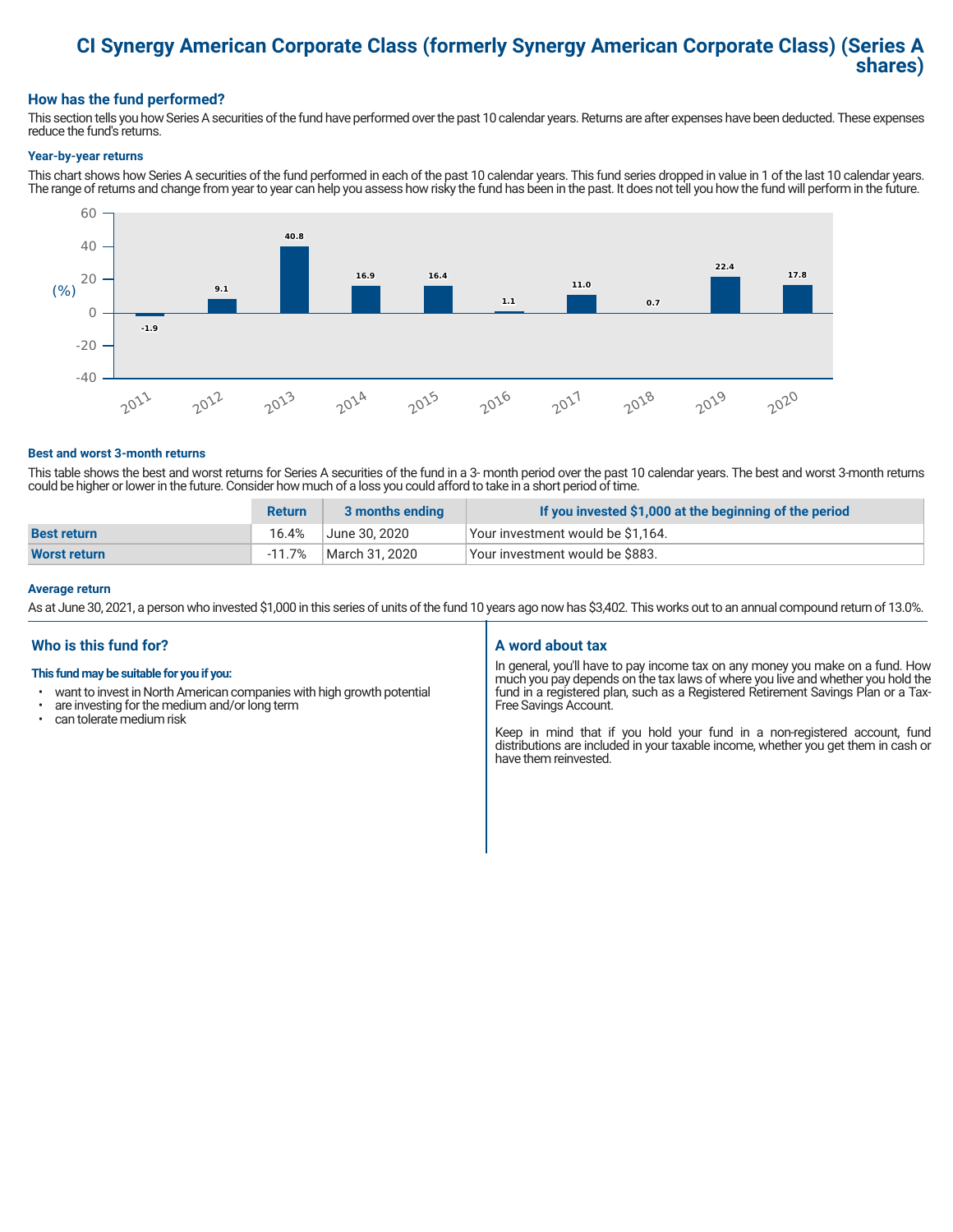# **CI Synergy American Corporate Class (formerly Synergy American Corporate Class) (Series A shares)**

#### **How much does it cost?**

The following tables show the fees and expenses you could pay to buy, own and sell Series A securities of the fund. The fees and expenses — including any commissions — can vary among series of a fund and among funds. Higher commissions can influence representatives to recommend one investment over another. Ask about other funds and investments that may be suitable for you at a lower cost.

#### **1. Sales charges**

You may have to choose a sales charge option when you buy Series A securities of the fund. Ask about pros and cons of each option.

| What you pay                           |                                                     | <b>How it works</b>                                                                                                                                                                                                                                                                   |
|----------------------------------------|-----------------------------------------------------|---------------------------------------------------------------------------------------------------------------------------------------------------------------------------------------------------------------------------------------------------------------------------------------|
| in percent (%)                         | in dollars<br>$(\$)$                                |                                                                                                                                                                                                                                                                                       |
| Initial sales charge                   |                                                     |                                                                                                                                                                                                                                                                                       |
| 0 to 5.0% of the amount you buy        | \$0 to<br>\$50.00 on<br>every<br>\$1,000 you<br>pay | You and your representative decide on the rate.<br>$\bullet$<br>The initial sales charge is deducted from the amount you buy. It goes to your representative's firm as a commission.                                                                                                  |
| <b>Standard deferred sales charges</b> |                                                     |                                                                                                                                                                                                                                                                                       |
| If you sell within:                    | \$0 to<br>\$55.00 on                                | The standard deferred sales charge is a set rate and is deducted from the amount you sell based on the initial cost and<br>number of those securities.                                                                                                                                |
| 1 year of buying                       | every<br>5.5%<br>\$1,000 of                         | When you buy the fund, we pay your representative's firm a commission of 5%. Any standard deferred sales charge you pay<br>when you sell the fund goes to us.                                                                                                                         |
| 2 years of buying                      | original<br>5.0%<br>cost you                        | You can sell up to 10% of your securities each year without paying a standard deferred sales charge subject to certain<br>restrictions ("10% free redemption right"). Your 10% free redemption right is reduced by the equivalent number of securities                                |
| 3 years of buying                      | sell<br>5.0%                                        | you would have received if you had reinvested any cash distributions you received during the calendar year. If you exercised<br>your 10% redemption right and redeem your securities before the standard deferred sales charge schedule has expired, your                             |
| 4 years of buying                      | 4.0%                                                | standard deferred sales charge on a full redemption would be the same as if you had not redeemed securities under your<br>10% free redemption right.                                                                                                                                  |
| 5 years of buying                      | 4.0%                                                | $\bullet$<br>If you hold the fund in a non-registered account, if applicable, you can ask to receive cash distributions which are not<br>subject to standard deferred sales charges.                                                                                                  |
| 6 years of buying                      | 3.0%                                                | You can switch between standard deferred sales charge funds at any time without paying this sales charge. The standard                                                                                                                                                                |
| 7 years of buying                      | 2.0%                                                | deferred sales charge schedule will be based on the date you bought securities of the first fund and the rates and duration<br>of such schedule shall continue to apply.                                                                                                              |
| After 7 years                          | 0.0%                                                | Your securities will be converted into the initial sales charge option after the expiry of the standard deferred sales charge<br>schedule if you qualify for CI Prestige (and if available for your securities) and such securities will participate in CI Prestige.                  |
|                                        |                                                     |                                                                                                                                                                                                                                                                                       |
| Intermediate deferred sales charges    |                                                     |                                                                                                                                                                                                                                                                                       |
| If you sell within:                    | \$0 to<br>\$55.00 on<br>every                       | The intermediate deferred sales charge is a set rate and is deducted from the amount you sell based on the initial cost and<br>number of those securities.<br>When you buy the fund, we pay your representative's firm a commission of 4%. Any intermediate deferred sales charge you |
| 1 year of buying                       | 5.5%<br>\$1,000 of<br>original                      | pay when you sell the fund goes to us.<br>You can sell up to 10% of your securities each year without paying an intermediate deferred sales charge subject to certain                                                                                                                 |
| 2 years of buying                      | 5.0%<br>cost you                                    | restrictions. Your 10% free redemption right is reduced by the equivalent number of securities you would have received if                                                                                                                                                             |
| 3 years of buying                      | sell<br>4.5%                                        | you had reinvested any cash distributions you received during the calendar year. If you exercised your 10% redemption right<br>and redeem your securities before the intermediate deferred sales charge schedule has expired, your intermediate deferred                              |
| 4 years of buying                      | 4.0%                                                | sales charge on a full redemption would be the same as if you had not redeemed securities under your 10% free redemption<br>riaht.                                                                                                                                                    |
| 5 years of buying                      | 3.5%                                                | If you hold the fund in a non-registered account, if applicable, you can ask to receive cash distributions which are not<br>subject to intermediate deferred sales charges.                                                                                                           |
| 6 years of buying                      | 3.0%                                                | You can switch between intermediate deferred sales charge funds at any time without paying this sales charge. The<br>intermediate deferred sales charge schedule will be based on the date you bought securities of the first fund and the rates                                      |
| 7 years of buying                      | 1.5%                                                | and duration of such schedule shall continue to apply.<br>Your securities will be converted into the initial sales charge option after the expiry of the intermediate deferred sales                                                                                                  |
| After 7 years                          | 0.0%                                                | charge schedule if you qualify for CI Prestige (and if available for your securities) and such securities will participate in CI                                                                                                                                                      |
|                                        |                                                     | Prestige.                                                                                                                                                                                                                                                                             |
| Low-load sales charges                 |                                                     |                                                                                                                                                                                                                                                                                       |
| If you sell within:                    | \$0 to<br>\$30.00 on                                | The low-load sales charge is a set rate and is deducted from the amount you sell based on the initial cost and number of<br>those securities.                                                                                                                                         |
| 1 year of buying                       | every<br>3.0%<br>\$1,000 of                         | When you buy the fund, we pay your representative's firm a commission of up to 2.5%. Any low-load sales charge you pay<br>when you sell the fund goes to us.                                                                                                                          |
| 2 years of buying                      | original<br>2.5%<br>cost you                        | If you hold the fund in a non-registered account, if applicable, you can ask to receive cash distributions which are not<br>$\bullet$<br>subject to low-load sales charges.                                                                                                           |
| 3 years of buying                      | sell<br>2.0%                                        | You can switch between low-load sales charge funds at any time without paying this sales charge. The low-load sales<br>charge schedule will be based on the date you bought securities of the first fund and the rates and duration of such                                           |
| After 3 years                          | 0.0%                                                | schedule shall continue to apply.<br>Your securities will be converted into the initial sales charge option after the expiry of the low-load sales charge schedule if                                                                                                                 |
|                                        |                                                     | you qualify for CI Prestige (and if available for your securities) and such securities will participate in CI Prestige.                                                                                                                                                               |